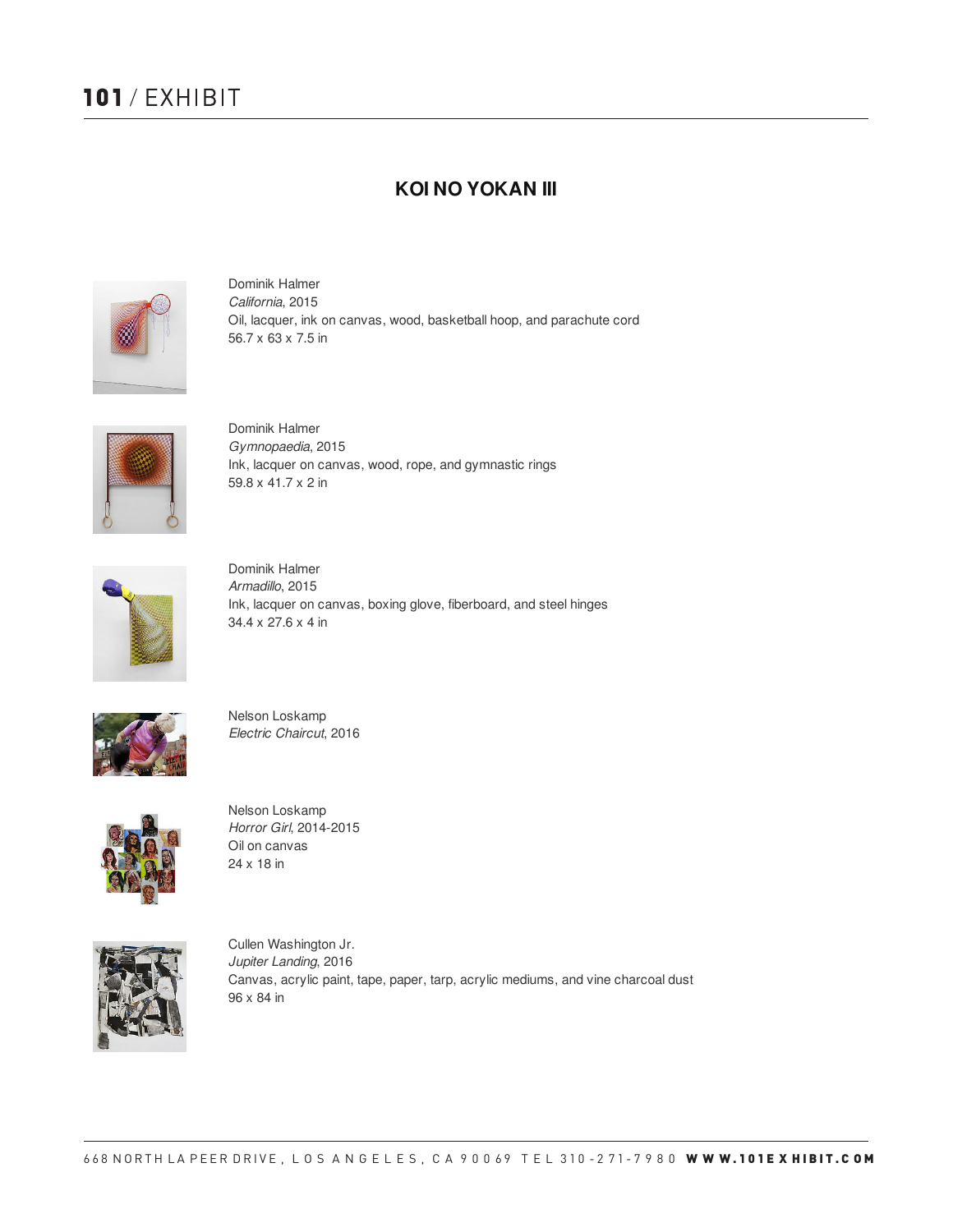## **101** / EXHIBIT



Galia Linn *Doll. Broken*, 2012 Black mountain clay, gunmetal and white glazed stoneware 90 x 34.5 x 37 in



Galia Linn *Doll. Whole*, 2012 Black mountain clay, gunmetal and white glazed stoneware 44 x 25 x 24 in



Galia Linn *Black Mountain Guardians*, 2013 Black mountain clay, white and crawl glazed stoneware 72 x 19 x 23 inches each



Galia Linn *Surrender Voodoo Dolls*, 2012 Paper clay and white glazed stoneware 13 x 5 x 3 inches each



Leonardo Benzant *POTUS M:5 / Tube with 2 Appendages*, 2016

Clothes/textiles, cardboard tubes, leather, horse hair, powdered charcoal, saliva, earth, cigar-ash, coffee grinds, vija/ashiote, powdered egg shell, string, wire, mono filament, various plant bundles, matte medium, acrylic ink, rabbit skin glue, rice glue, glass seed beads, rum, and miscellaneous 88 x 4 in